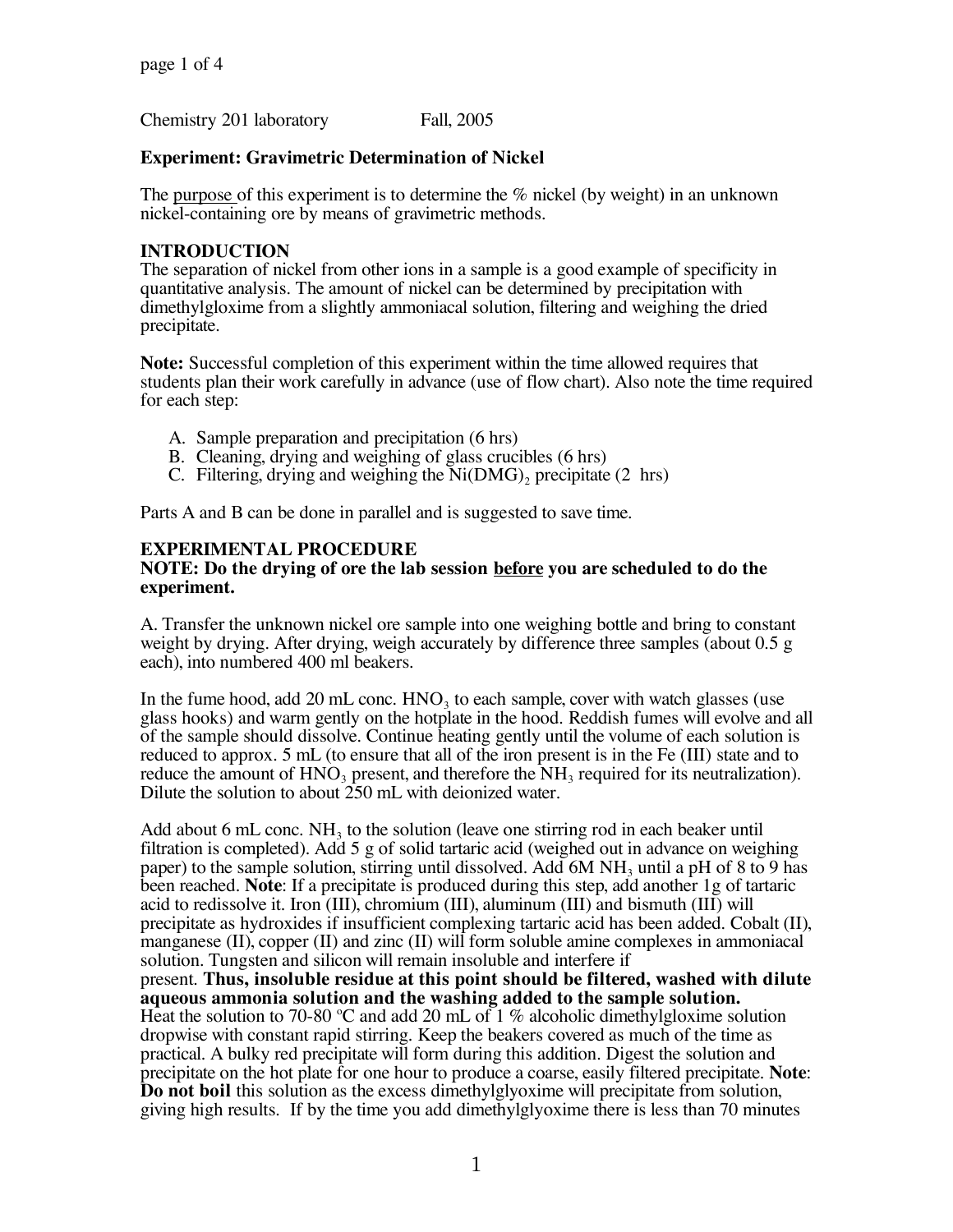left, store your samples in your locker and let it digest overnight instead of doing the 1-hour heating on the hotplate. You may proceed to filter the red precipitate after finishing the digestion.

After filtering the Ni(DMG) by means of suction filtration with weighed and dried crucibles(see B below), test for complete precipitation (if the surface is clear of ppts) by adding a drop of dimethylgloxime solution. Since dimethylgloxime is only slightly soluble in water, large excesses of the precipitant should be avoided in order to prevent precipitating the reagent itself. Cool all solutions to room temperature.

B. If you haven't done this on the first day, clean the crucibles by removing any visible dirt with detergent solution, brush and rinse. Fill the filter flask with approx. 100 mL of water. Assemble the filter flask, rubber crucible holder and crucible. Connect the filter flask with a rubber suction. Using a wash bottle, test the effectiveness of seating of the crucibles in the holder. Fill the crucible halfway with 1:1. HCl (prepare about 50 mLs for 3 crucibles) and let it soak for a few minutes, then use gentle suction to draw acid slowly through the crucible. Fill halfway again and interrupt suction for a few minutes. Wash crucibles several times with distilled water. If the disc remained stained, draw  $6 \text{ M} \text{ NH}_4\text{OH}$  solution through the crucible after the acid has been rinsed out and the filter flask washed. Rewash several times with distilled water.

Oven dry crucibles in a beaker provided with glass hooks and watch-glass for 1 hour. With crucible tongs, remove the crucibles to desiccator, cool for 20 min, and weigh accurately. Dry crucibles again, cool for 20 min, and reweigh. Repeat this process until the weights are constant to within  $+/- 0.4$  mg.

C. Filter each precipitate through a sintered glass crucible (that was cleaned and dried previously). During filtration keep the top quarter inch of the crucible surface dry since the precipitate has a tendency to creep over and out. Test the cool filtrate with dimethylgloxime solution for complete precipitation. Wash the precipitate with about 5 mL of cold water three times using a wash bottle. Dry the precipitates, cool in the desiccator and weigh. Repeat this process until constant weight is obtained. Calculate the percent nickel present in the ore.

**Notes**: If transparent, colorless needle-like crystals appear in the final nickel dimethylgloxime, or if the results of the nickel content in the ore high a high degree of variance, use the following procedure: 1. Fill each crucible containing the  $Ni(DMG)$ , precipitate half full with ethanol and let sit for 15 min before applying suction. 2. Apply such to remove ethanol. (Discard the filtrate in the drain with a lot of water). 3. Dry the crucible and contents, cool and reweigh. If the crucible has lost weight but the results appear inconsistent, repeat the procedure.

## **Discarding of Waste:**

Place conc.  $HNO<sub>3</sub>$  acids in plastic nitric acid waste container Place conc. HCl acids in plastic non-nitric acid waste container Place conc.  $NH<sub>3</sub>$  in base waste container in base hood Excess ethanolic DMG in drain with large amounts of  $H<sub>2</sub>O$ .

\*\*\*\*\*It is important that you follow the rules of waste disposal above. If you have any questions, please see your instructor or teaching assistant before discarding waste.

Further Reading: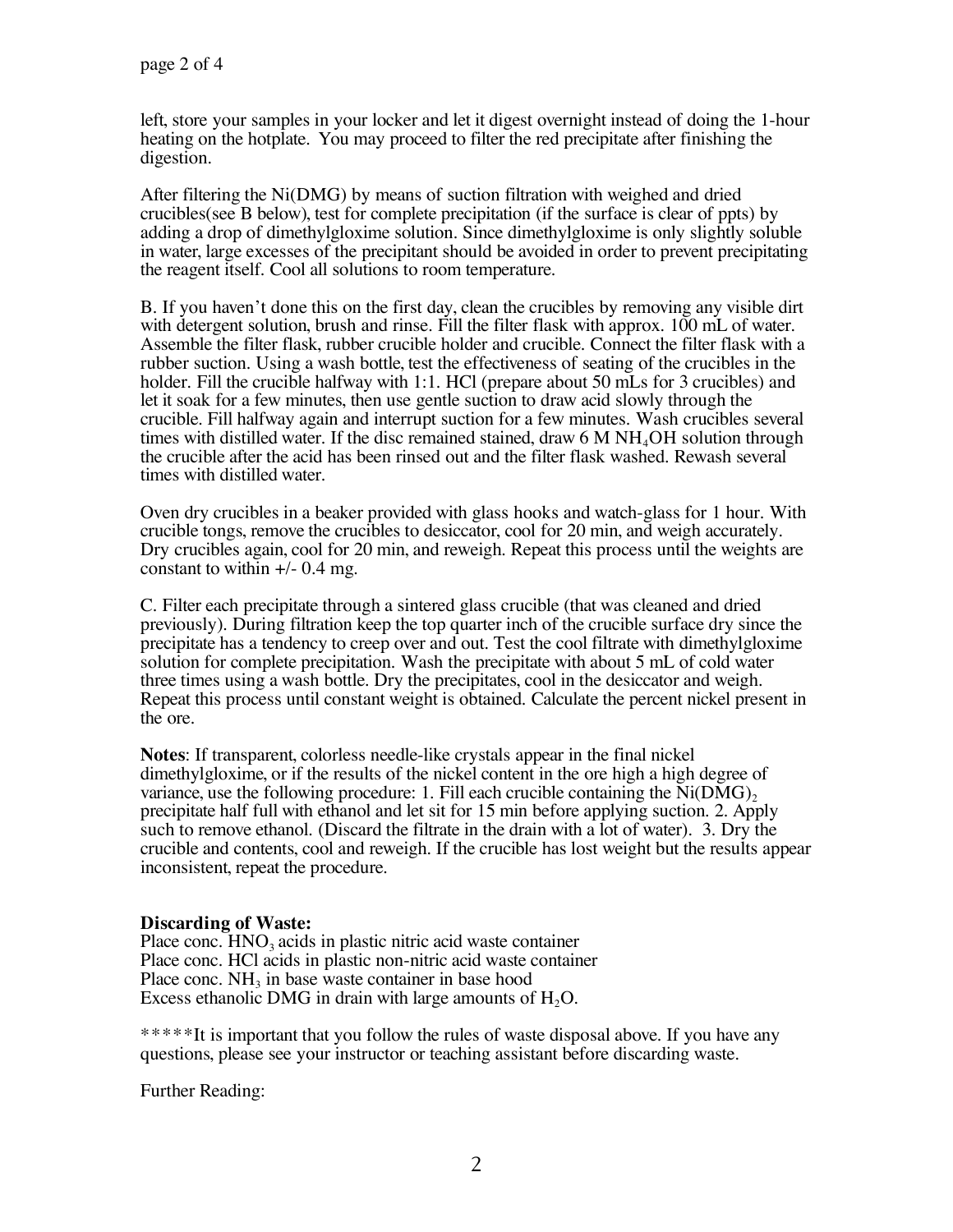- 1. A.I. Vogel. "Textbook of Quantitative Inorganic Analysis," Longman, London
- (1961). 2. R.V. Dilts. "Analytical Chemistry. Methods of Separation," van Nostrand, N.Y. (1974).